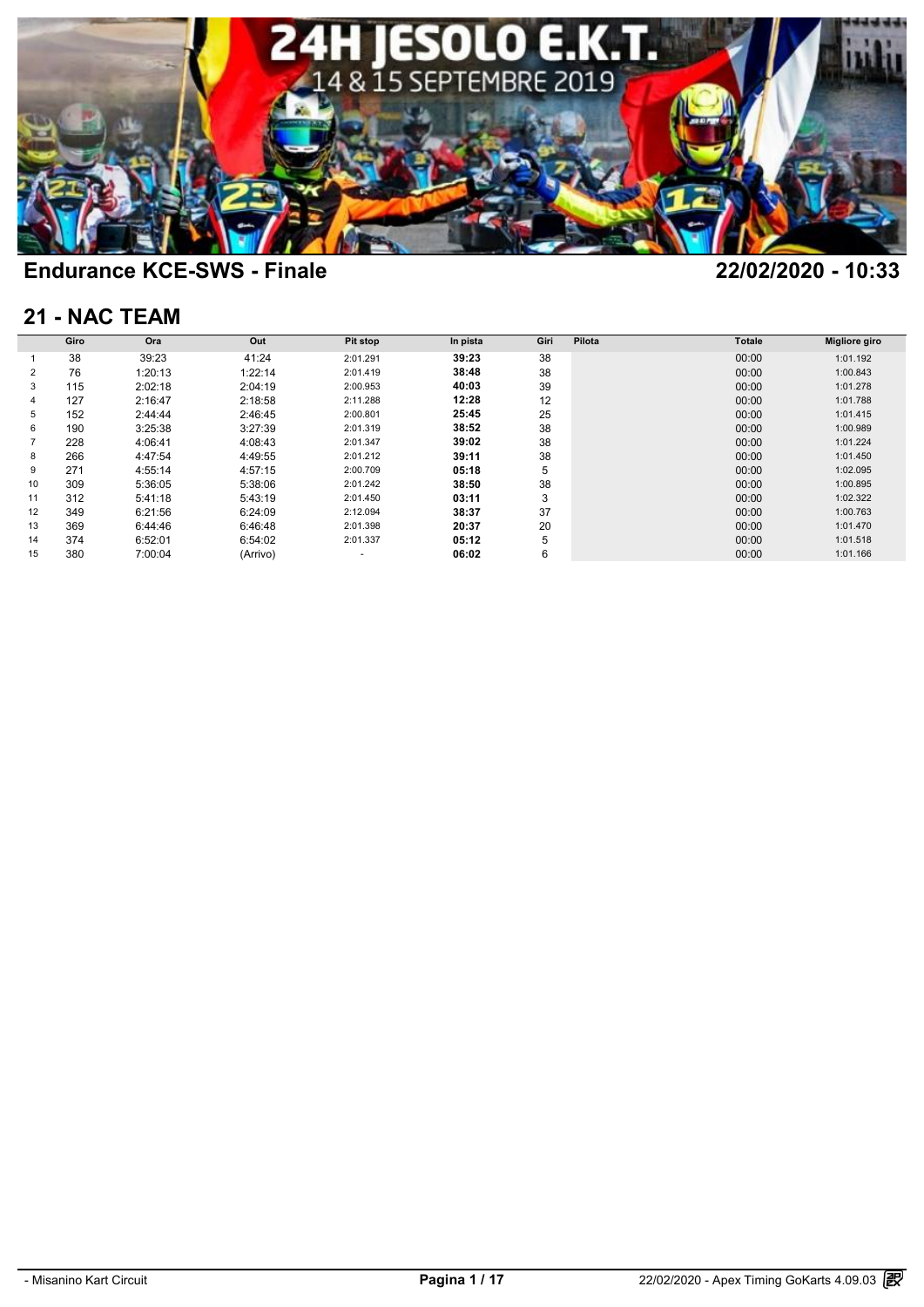

### **27 - PFV**

| <b>27 - PFV</b> |      |         |          |          |          |                |        |               |               |  |  |  |
|-----------------|------|---------|----------|----------|----------|----------------|--------|---------------|---------------|--|--|--|
|                 | Giro | Ora     | Out      | Pit stop | In pista | Giri           | Pilota | <b>Totale</b> | Migliore giro |  |  |  |
|                 | 38   | 39:12   | 41:32    | 2:19.990 | 39:12    | 38             |        | 00:00         | 1:01.144      |  |  |  |
| 2               | 76   | 1:20:31 | 1:22:33  | 2:01.747 | 38:59    | 38             |        | 00:00         | 1:01.143      |  |  |  |
| 3               | 115  | 2:02:26 | 2:03:45  | 1:18.888 | 39:53    | 39             |        | 00:00         | 1:00.973      |  |  |  |
| 4               | 153  | 2:42:45 | 2:45:21  | 2:35.953 | 38:59    | 38             |        | 00:00         | 1:00.968      |  |  |  |
| 5               | 156  | 2:48:33 | 2:50:35  | 2:01.655 | 03:12    | 3              |        | 00:00         | 1:02.294      |  |  |  |
| 6               | 158  | 2:52:44 | 2:54:46  | 2:02.152 | 02:09    | 2              |        | 00:00         | 1:02.667      |  |  |  |
|                 | 161  | 2:57:57 | 2:59:58  | 2:00.816 | 03:10    | 3              |        | 00:00         | 1:02.099      |  |  |  |
| 8               | 190  | 3:30:00 | 3:32:01  | 2:01.103 | 30:01    | 29             |        | 00:00         | 1:01.646      |  |  |  |
| 9               | 226  | 4:09:20 | 4:11:21  | 2:00.931 | 37:18    | 36             |        | 00:00         | 1:01.592      |  |  |  |
| 10              | 264  | 4:50:25 | 4:52:26  | 2:01.181 | 39:04    | 38             |        | 00:00         | 1:01.341      |  |  |  |
| 11              | 302  | 5:31:28 | 5:33:29  | 2:00.881 | 39:02    | 38             |        | 00:00         | 1:01.339      |  |  |  |
| 12              | 340  | 6:15:27 |          | ٠        | 41:57    | 38             |        | 00:00         | 00.000        |  |  |  |
| 13              | 371  | 6:46:21 | 6:48:22  | 2:01.035 | 30:54    | 31             |        | 00:00         | 00.000        |  |  |  |
| 14              | 377  | 6:54:34 | 6:56:35  | 2:00.951 | 06:12    | 6              |        | 00:00         | 1:01.180      |  |  |  |
| 15              | 381  | 7:00:34 | (Arrivo) | ٠        | 03:59    | $\overline{4}$ |        | 00:00         | 1:01.298      |  |  |  |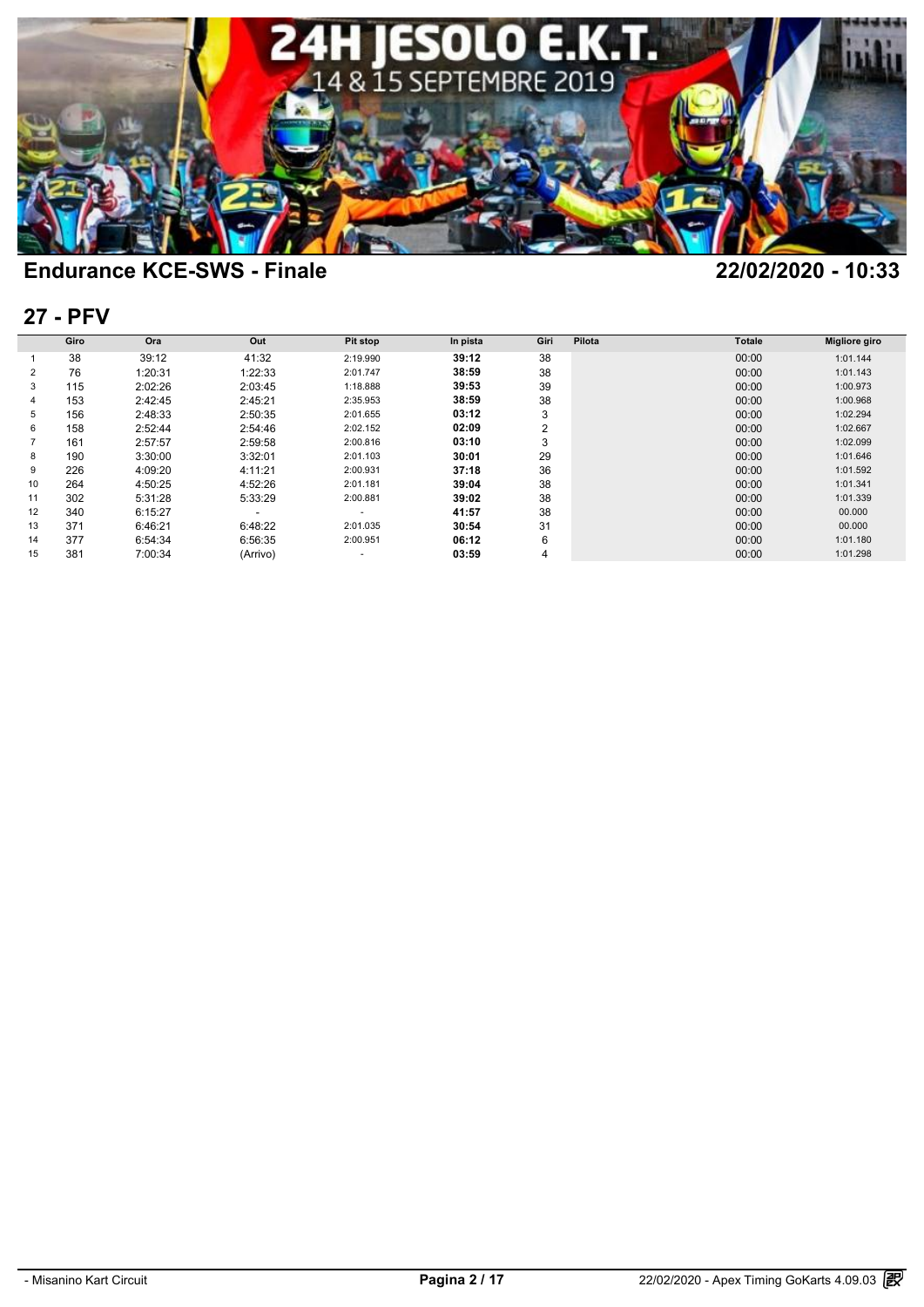

### **41 - CKC DAMMUSO RT**

|    | Giro | Ora     | Out      | Pit stop | In pista | Giri | Pilota | <b>Totale</b> | <b>Migliore giro</b> |
|----|------|---------|----------|----------|----------|------|--------|---------------|----------------------|
|    | 37   | 38:22   | 40:24    | 2:01.942 | 38:22    | 37   |        | 00:00         | 1:01.195             |
| 2  | 75   | 1:19:28 | 1:21:30  | 2:01.583 | 39:04    | 38   |        | 00:00         | 1:01.159             |
| 3  | 86   | 1:33:04 | 1:35:06  | 2:01.760 | 11:34    | 11   |        | 00:00         | 1:02.245             |
| 4  | 124  | 2:14:01 | 2:16:02  | 2:00.940 | 38:55    | 38   |        | 00:00         | 1:00.960             |
| 5  | 162  | 2:55:03 | 2:57:05  | 2:01.286 | 39:01    | 38   |        | 00:00         | 1:01.014             |
| 6  | 191  | 3:27:16 | 3:29:17  | 2:00.908 | 30:11    | 29   |        | 00:00         | 1:01.830             |
|    | 228  | 4:07:27 | 4:09:28  | 2:00.460 | 38:10    | 37   |        | 00:00         | 1:01.311             |
| 8  | 266  | 4:48:27 | 4:50:28  | 2:01.055 | 38:59    | 38   |        | 00:00         | 1:01.170             |
| 9  | 303  | 5:28:49 | 5:30:51  | 2:01.265 | 38:21    | 37   |        | 00:00         | 1:01.743             |
| 10 | 304  | 5:31:58 | 5:33:59  | 2:00.570 | 01:07    |      |        | 00:00         |                      |
| 11 | 342  | 6:15:49 |          | ٠        | 41:50    | 38   |        | 00:00         | 1:01.081             |
| 12 | 370  | 6:44:37 | 6:46:38  | 2:01.653 | 28:47    | 28   |        | 00:00         | 1:01.013             |
| 13 | 371  | 6:47:46 | 6:49:47  | 2:01.462 | 01:07    |      |        | 00:00         |                      |
| 14 | 372  | 6:50:54 | 6:52:54  | 2:00.708 | 01:06    |      |        | 00:00         |                      |
| 15 | 380  | 7:01:02 | (Arrivo) | ۰        | 08:07    | 8    |        | 00:00         | 1:01.247             |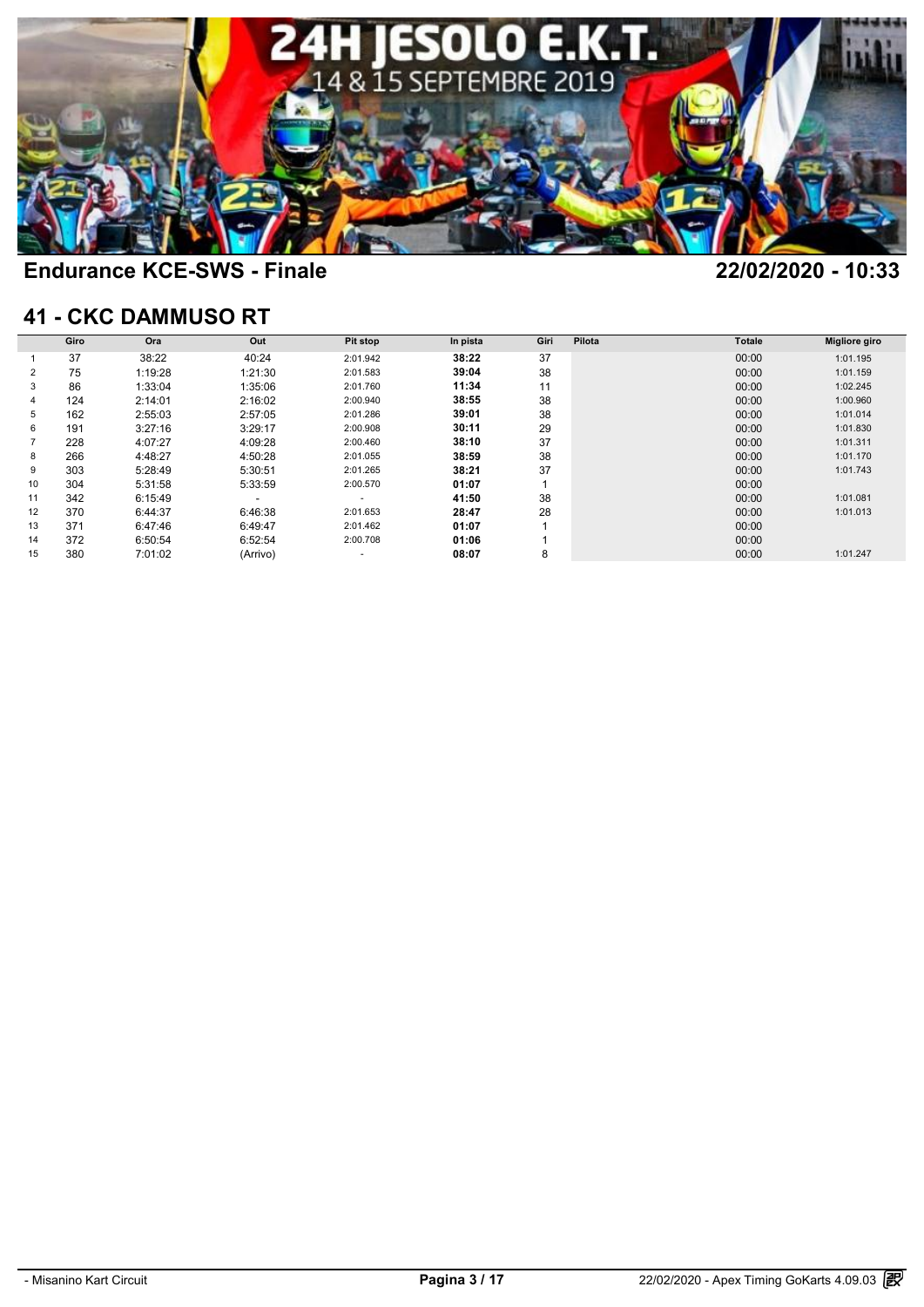

### **23 - SCUDERIA MESSINA RACE**

|    | Giro | Ora     | Out      | Pit stop                 | In pista | Giri | Pilota | <b>Totale</b> | <b>Migliore giro</b> |
|----|------|---------|----------|--------------------------|----------|------|--------|---------------|----------------------|
|    | 38   | 39:05   | 41:06    | 2:01.028                 | 39:05    | 38   |        | 00:00         | 1:00.918             |
| 2  | 46   | 49:30   | 51:32    | 2:01.177                 | 08:23    | 8    |        | 00:00         | 1:02.109             |
| 3  | 84   | 1:30:46 | 1:32:47  | 2:00.799                 | 39:14    | 38   |        | 00:00         | 1:01.441             |
|    | 116  | 2:05:52 | 2:07:53  | 2:01.212                 | 33:05    | 32   |        | 00:00         | 1:01.499             |
| 5  | 152  | 2:44:55 | 2:46:56  | 2:00.830                 | 37:01    | 36   |        | 00:00         | 1:01.328             |
|    | 190  | 3:26:05 | 3:28:06  | 2:00.940                 | 39:09    | 38   |        | 00:00         | 1:01.301             |
|    | 228  | 4:07:09 | 4:09:10  | 2:00.895                 | 39:03    | 38   |        | 00:00         | 1:01.250             |
|    | 266  | 4:48:21 | 4:50:22  | 2:00.711                 | 39:10    | 38   |        | 00:00         | 1:01.387             |
|    | 286  | 5:11:06 | 5:13:07  | 2:00.916                 | 20:43    | 20   |        | 00:00         | 1:01.705             |
| 10 | 321  | 5:49:06 | 5:51:07  | 2:01.008                 | 35:59    | 35   |        | 00:00         | 1:01.074             |
| 11 | 347  | 6:19:49 | ۰        | ٠                        | 28:42    | 26   |        | 00:00         | 00.000               |
| 12 | 348  | 6:22:56 |          | $\overline{\phantom{a}}$ | 03:07    |      |        | 00:00         |                      |
| 13 | 352  | 6:27:15 | 6:29:16  | 2:01.037                 | 04:19    | 4    |        | 00:00         | 1:01.798             |
|    | 365  | 6:42:47 | 6:44:48  | 2:01.166                 | 13:30    | 13   |        | 00:00         | 1:01.617             |
| 15 | 380  | 7:00:04 | (Arrivo) |                          | 15:16    | 15   |        | 00:00         | 1:00.968             |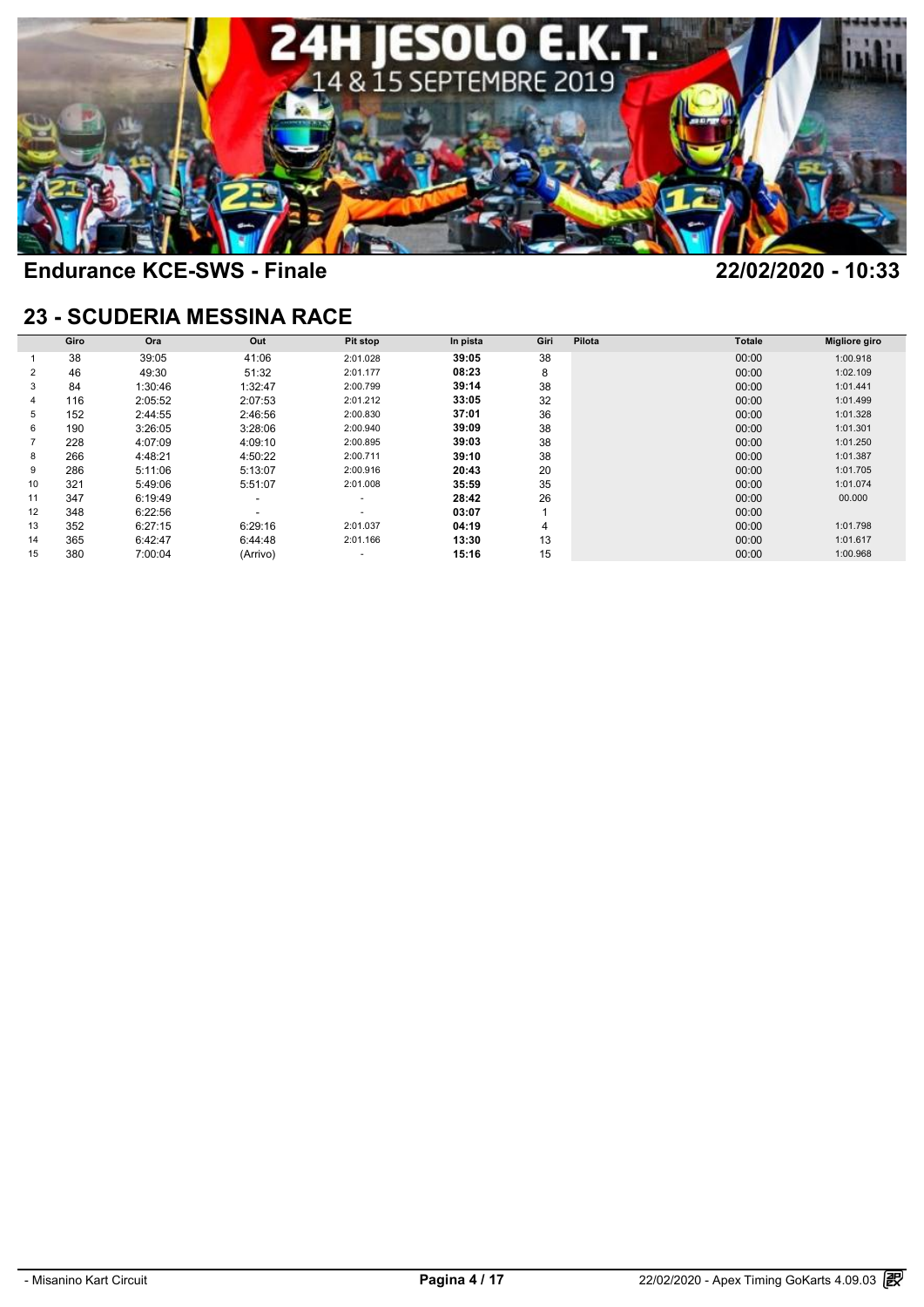

### **29 - INFINITY**

| 29 - INFINITY |      |         |          |          |          |      |        |               |               |  |  |  |
|---------------|------|---------|----------|----------|----------|------|--------|---------------|---------------|--|--|--|
|               | Giro | Ora     | Out      | Pit stop | In pista | Giri | Pilota | <b>Totale</b> | Migliore giro |  |  |  |
|               | 38   | 39:24   | 41:25    | 2:01.617 | 39:24    | 38   |        | 00:00         | 1:01.330      |  |  |  |
| 2             | 49   | 52:55   | 54:56    | 2:01.001 | 11:29    | 11   |        | 00:00         | 1:01.645      |  |  |  |
| 3             | 87   | 1:34:03 | 1:36:04  | 2:00.598 | 39:07    | 38   |        | 00:00         | 1:01.302      |  |  |  |
| 4             | 91   | 1:40:20 | 1:42:21  | 2:00.590 | 04:16    | 4    |        | 00:00         | 1:02.280      |  |  |  |
| 5             | 110  | 2:02:03 | 2:04:05  | 2:01.343 | 19:42    | 19   |        | 00:00         | 1:01.456      |  |  |  |
| 6             | 148  | 2:43:14 | 2:45:15  | 2:00.592 | 39:09    | 38   |        | 00:00         | 1:01.313      |  |  |  |
|               | 186  | 3:24:32 | 3:26:33  | 2:01.024 | 39:16    | 38   |        | 00:00         | 1:01.397      |  |  |  |
| 8             | 224  | 4:05:47 | 4:07:48  | 2:01.032 | 39:14    | 38   |        | 00:00         | 1:01.386      |  |  |  |
| 9             | 262  | 4:46:52 | 4:48:52  | 2:00.721 | 39:03    | 38   |        | 00:00         | 1:01.135      |  |  |  |
| 10            | 300  | 5:28:10 | 5:30:11  | 2:00.638 | 39:17    | 38   |        | 00:00         | 1:01.475      |  |  |  |
| 11            | 339  | 6:12:26 | -        | ٠        | 42:14    | 39   |        | 00:00         | 00.000        |  |  |  |
| 12            | 373  | 6:47:13 | 6:49:14  | 2:00.634 | 34:47    | 34   |        | 00:00         | 1:00.803      |  |  |  |
| 13            | 374  | 6:50:21 | 6:52:21  | 2:00.831 | 01:06    |      |        | 00:00         |               |  |  |  |
| 14            | 376  | 6:54:28 | 6:56:28  | 2:00.451 | 02:06    | 2    |        | 00:00         | 1:01.299      |  |  |  |
| 15            | 380  | 7:00:30 | (Arrivo) | ٠        | 04:01    | 4    |        | 00:00         | 1:01.985      |  |  |  |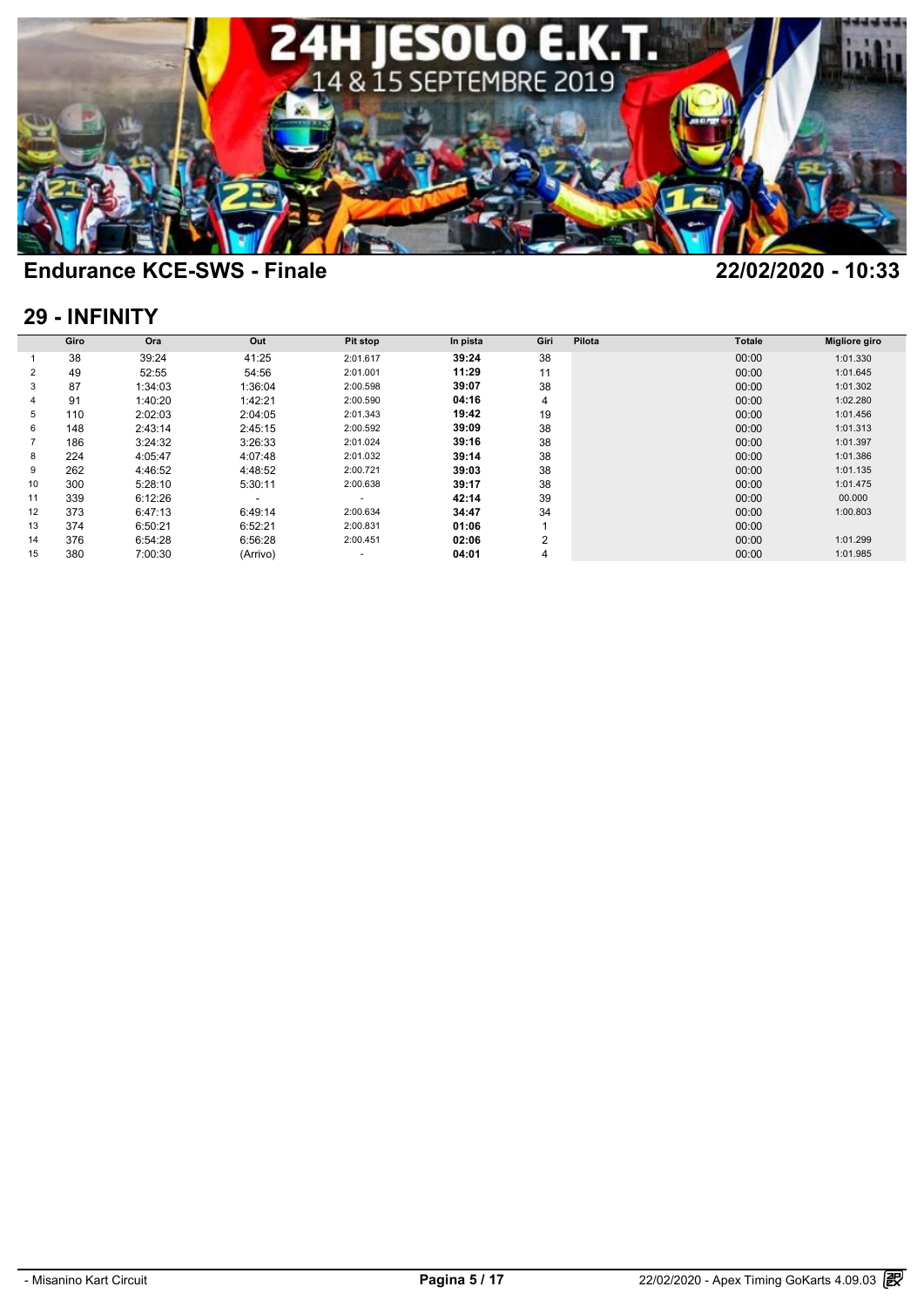

### **6 - SUNLIFE RACING TEAM**

|    |      |         | <b>6 - SUNLIFE RACING TEAM</b> |          |          |      |        |        |                      |
|----|------|---------|--------------------------------|----------|----------|------|--------|--------|----------------------|
|    | Giro | Ora     | Out                            | Pit stop | In pista | Giri | Pilota | Totale | <b>Migliore giro</b> |
|    | 38   | 39:33   | 41:34                          | 2:00.367 | 39:33    | 38   |        | 00:00  | 1:01.619             |
| 2  | 76   | 1:20:41 | 1:22:44                        | 2:03.121 | 39:07    | 38   |        | 00:00  | 1:01.329             |
| 3  | 114  | 2:02:03 | 2:04:04                        | 2:00.680 | 39:18    | 38   |        | 00:00  | 1:01.233             |
| 4  | 153  | 2:44:04 | 2:46:05                        | 2:00.434 | 40:00    | 39   |        | 00:00  | 1:01.063             |
| 5  | 191  | 3:25:14 | 3:27:15                        | 2:00.743 | 39:09    | 38   |        | 00:00  | 1:01.506             |
| 6  | 195  | 3:31:32 | 3:33:33                        | 2:00.612 | 04:17    | 4    |        | 00:00  | 1:02.747             |
|    | 200  | 3:38:50 | 3:40:51                        | 2:00.147 | 05:17    | 5    |        | 00:00  | 1:02.479             |
| 8  | 226  | 4:07:36 | 4:09:37                        | 2:00.489 | 26:45    | 26   |        | 00:00  | 1:01.303             |
| 9  | 264  | 4:48:57 | 4:50:58                        | 2:01.055 | 39:20    | 38   |        | 00:00  | 1:01.444             |
| 10 | 302  | 5:30:05 | 5:32:05                        | 2:00.253 | 39:06    | 38   |        | 00:00  | 1:01.184             |
| 11 | 311  | 5:41:29 | 5:43:29                        | 2:00.239 | 09:23    | 9    |        | 00:00  | 1:01.746             |
| 12 | 313  | 5:45:40 | 5:47:41                        | 2:00.710 | 02:11    | 2    |        | 00:00  | 1:03.124             |
| 13 | 315  | 5:49:51 | 5:51:52                        | 2:00.300 | 02:10    | 2    |        | 00:00  | 1:02.508             |
| 14 | 353  | 6:30:55 | 6:32:55                        | 2:00.108 | 39:03    | 38   |        | 00:00  | 00.000               |
| 15 | 380  | 7:00:57 | (Arrivo)                       |          | 28:02    | 27   |        | 00:00  | 1:01.799             |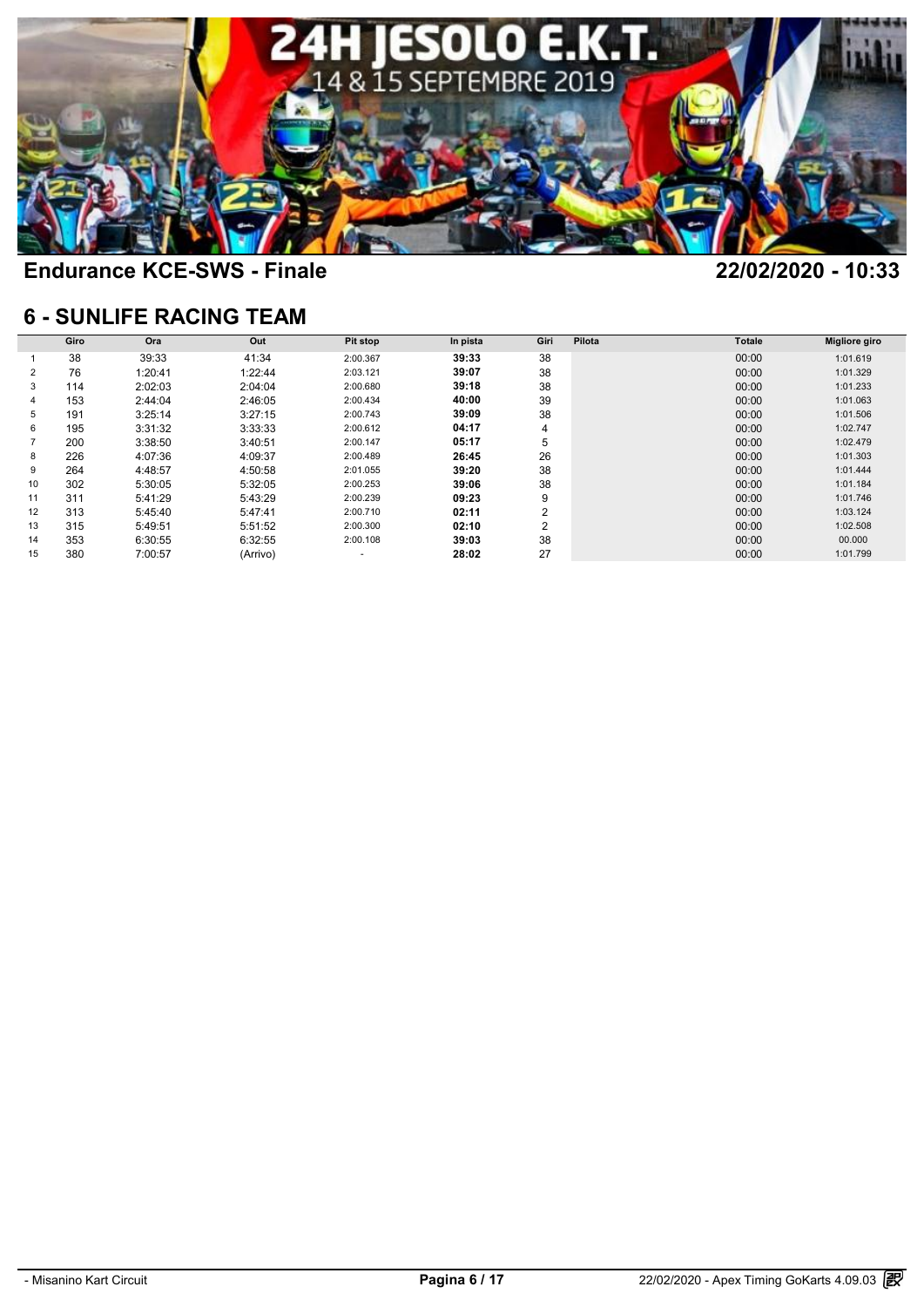

### **7 - PEDERZÒ RACING TEAM**

| <b>7 - PEDERZÒ RACING TEAM</b> |      |         |                          |          |          |      |        |        |               |  |  |  |  |
|--------------------------------|------|---------|--------------------------|----------|----------|------|--------|--------|---------------|--|--|--|--|
|                                | Giro | Ora     | Out                      | Pit stop | In pista | Giri | Pilota | Totale | Migliore giro |  |  |  |  |
|                                | 37   | 38:23   | 39:46                    | 1:22.408 | 38:23    | 37   |        | 00:00  | 1:01.399      |  |  |  |  |
| 2                              | 72   | 1:15:40 | 1:18:30                  | 2:49.454 | 35:54    | 35   |        | 00:00  | 1:01.097      |  |  |  |  |
| 3                              | 108  | 1:55:42 | 1:57:43                  | 2:01.711 | 37:12    | 36   |        | 00:00  | 1:01.129      |  |  |  |  |
|                                | 118  | 2:08:10 | 2:10:12                  | 2:01.811 | 10:26    | 10   |        | 00:00  | 1:01.619      |  |  |  |  |
| 5                              | 124  | 2:16:30 | 2:18:31                  | 2:00.947 | 06:18    | 6    |        | 00:00  | 1:02.019      |  |  |  |  |
|                                | 162  | 2:57:32 | 2:59:33                  | 2:00.968 | 39:00    | 38   |        | 00:00  | 1:01.085      |  |  |  |  |
|                                | 196  | 3:34:45 | 3:36:46                  | 2:01.302 | 35:11    | 34   |        | 00:00  | 1:01.478      |  |  |  |  |
| 8                              | 203  | 3:44:08 | 3:46:09                  | 2:01.081 | 07:21    | 7    |        | 00:00  | 1:02.094      |  |  |  |  |
|                                | 209  | 3:52:28 | 3:54:30                  | 2:01.425 | 06:19    | 6    |        | 00:00  | 1:02.264      |  |  |  |  |
| 10                             | 244  | 4:30:42 | 4:32:43                  | 2:01.169 | 36:11    | 35   |        | 00:00  | 1:01.491      |  |  |  |  |
| 11                             | 281  | 5:10:47 | 5:12:48                  | 2:01.241 | 38:04    | 37   |        | 00:00  | 1:01.307      |  |  |  |  |
| 12                             | 316  | 5:48:52 | 5:50:54                  | 2:01.134 | 36:04    | 35   |        | 00:00  | 1:01.368      |  |  |  |  |
| 13                             | 340  | 6:17:42 | $\overline{\phantom{0}}$ | ۰        | 26:48    | 24   |        | 00:00  | 00.000        |  |  |  |  |
| 14                             | 347  | 6:25:09 | 6:27:10                  | 2:01.016 | 07:26    | 7    |        | 00:00  | 1:02.023      |  |  |  |  |
|                                | 380  | 7:01:01 | (Arrivo)                 |          | 33:51    | 33   |        | 00:00  | 1:01.259      |  |  |  |  |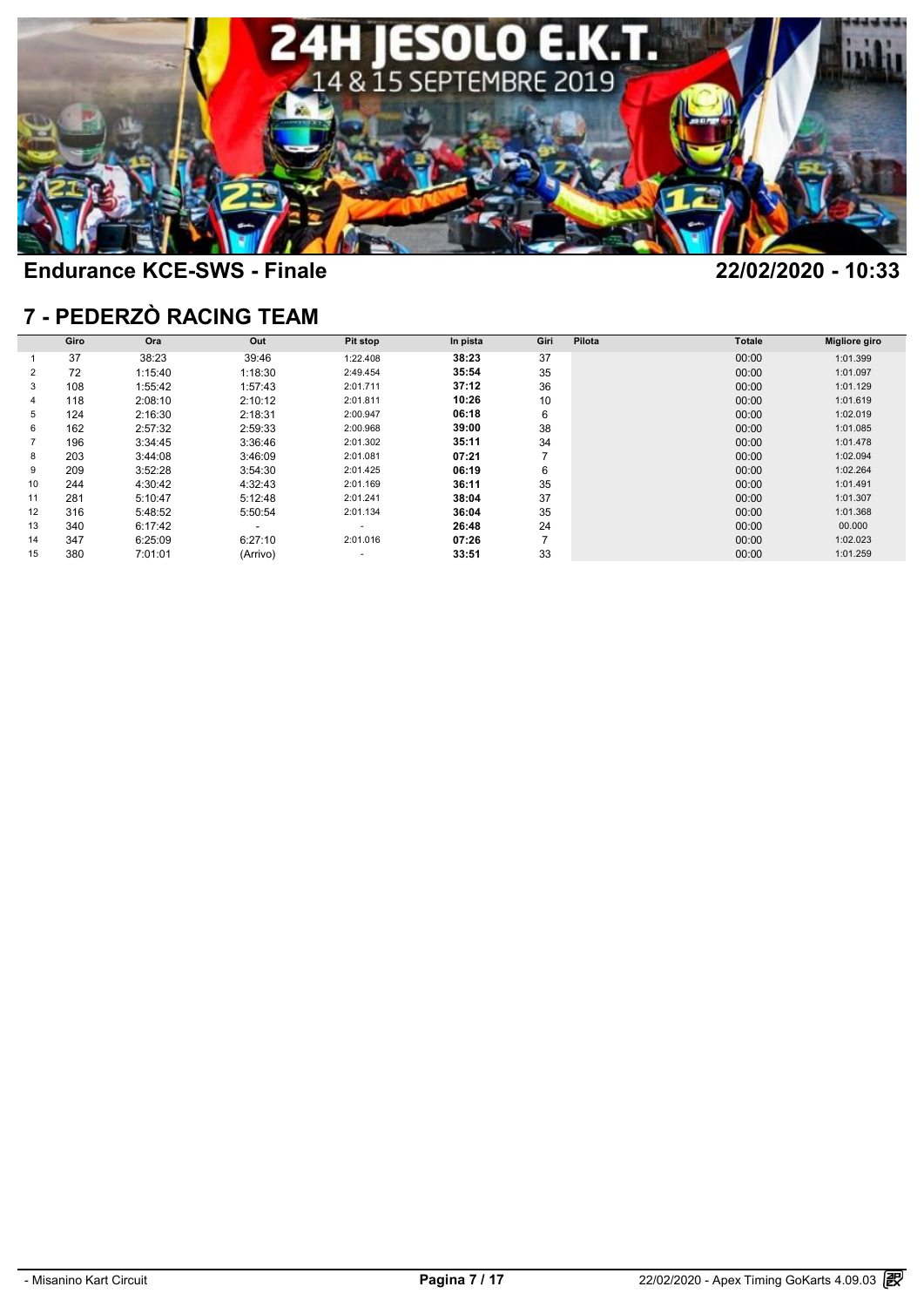

### **13 - DRGM - FAC**

| <b>13 - DRGM - FAC</b> |      |         |                          |                 |          |      |        |               |                      |  |  |  |
|------------------------|------|---------|--------------------------|-----------------|----------|------|--------|---------------|----------------------|--|--|--|
|                        | Giro | Ora     | Out                      | <b>Pit stop</b> | In pista | Giri | Pilota | <b>Totale</b> | <b>Migliore giro</b> |  |  |  |
|                        | 38   | 39:24   | 41:26                    | 2:01.883        | 39:24    | 38   |        | 00:00         | 1:01.307             |  |  |  |
| 2                      | 76   | 1:20:42 | 1:22:49                  | 2:06.408        | 39:16    | 38   |        | 00:00         | 1:01.406             |  |  |  |
| 3                      | 112  | 1:59:59 | 2:02:00                  | 2:00.971        | 37:10    | 36   |        | 00:00         | 1:01.371             |  |  |  |
| 4                      | 118  | 2:08:22 | 2:10:24                  | 2:01.227        | 06:22    | 6    |        | 00:00         | 1:02.178             |  |  |  |
| 5                      | 152  | 2:45:35 | 2:47:36                  | 2:00.920        | 35:11    | 34   |        | 00:00         | 1:01.293             |  |  |  |
| 6                      | 190  | 3:27:01 | 3:29:02                  | 2:01.093        | 39:25    | 38   |        | 00:00         | 1:01.815             |  |  |  |
|                        | 228  | 4:08:01 | 4:10:02                  | 2:01.075        | 38:58    | 38   |        | 00:00         | 1:00.930             |  |  |  |
| 8                      | 266  | 4:49:06 | 4:51:07                  | 2:00.858        | 39:04    | 38   |        | 00:00         | 1:01.128             |  |  |  |
| 9                      | 304  | 5:30:18 | 5:32:19                  | 2:00.796        | 39:10    | 38   |        | 00:00         | 1:01.421             |  |  |  |
| 10                     | 340  | 6:09:17 | $\overline{\phantom{a}}$ | ٠               | 36:57    | 36   |        | 00:00         | 00.000               |  |  |  |
| 11                     | 346  | 6:20:10 |                          |                 | 10:53    | 6    |        | 00:00         | 1:02.272             |  |  |  |
| 12                     | 347  | 6:21:11 | 6:23:24                  | 2:12.156        | 01:01    |      |        | 00:00         |                      |  |  |  |
| 13                     | 354  | 6:30:45 | 6:32:46                  | 2:01.326        | 07:21    |      |        | 00:00         | 1:02.000             |  |  |  |
| 14                     | 357  | 6:35:58 | 6:37:59                  | 2:00.448        | 03:12    | 3    |        | 00:00         | 1:02.639             |  |  |  |
| 15                     | 379  | 7:00:35 | (Arrivo)                 |                 | 22:36    | 22   |        | 00:00         | 1:01.515             |  |  |  |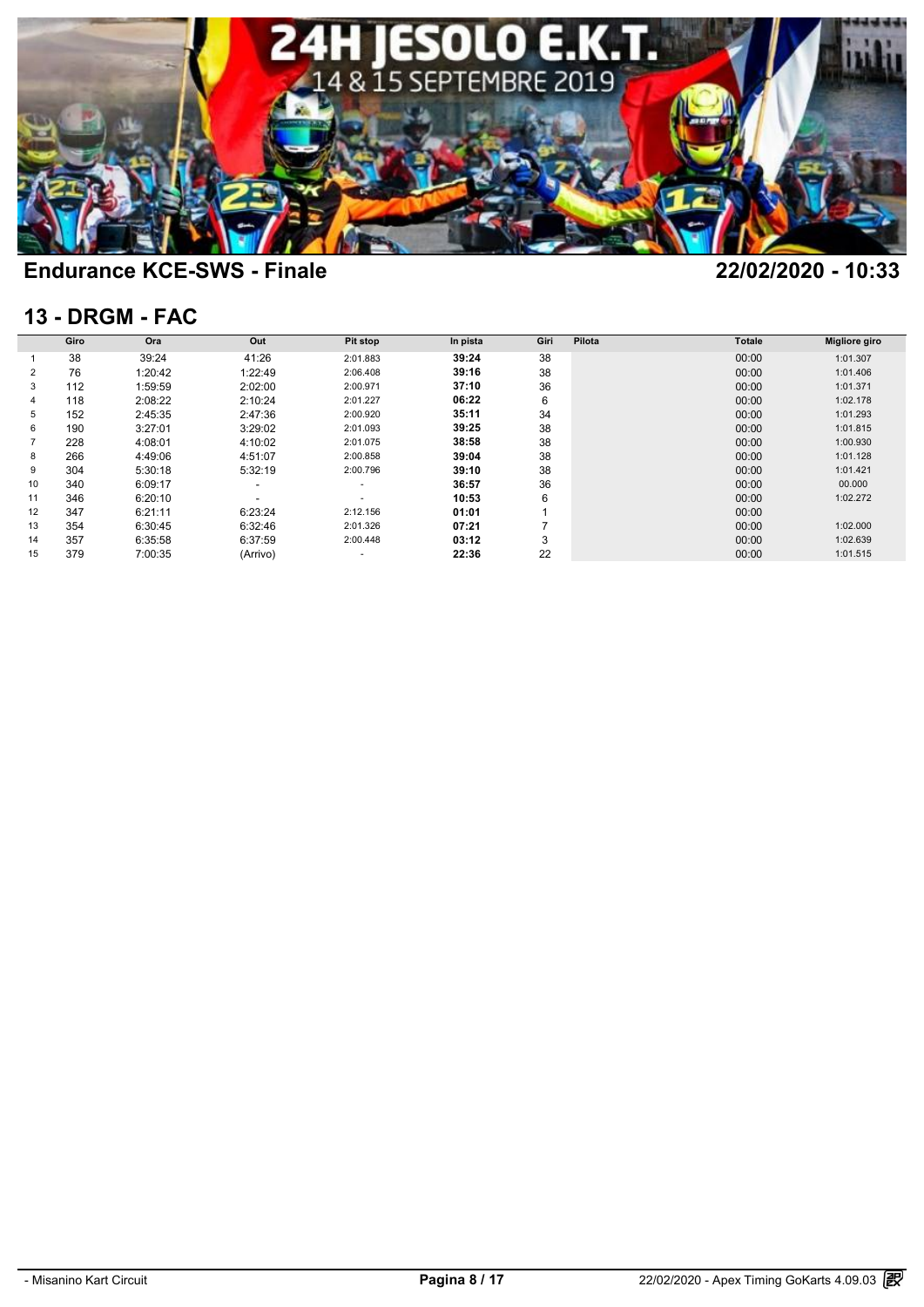

### **5 - NAC TEAM ACADEMY**

| <b>5 - NAC TEAM ACADEMY</b> |      |         |          |                 |          |                |        |               |                      |  |  |  |
|-----------------------------|------|---------|----------|-----------------|----------|----------------|--------|---------------|----------------------|--|--|--|
|                             | Giro | Ora     | Out      | <b>Pit stop</b> | In pista | Giri           | Pilota | <b>Totale</b> | <b>Migliore giro</b> |  |  |  |
|                             | 38   | 39:00   | 41:00    | 2:00.309        | 39:00    | 38             |        | 00:00         | 1:01.021             |  |  |  |
| 2                           | 76   | 1:20:17 | 1:22:19  | 2:02.649        | 39:16    | 38             |        | 00:00         | 1:01.293             |  |  |  |
| 3                           | 91   | 1:38:16 | 1:40:17  | 2:01.420        | 15:56    | 15             |        | 00:00         | 1:02.148             |  |  |  |
| 4                           | 129  | 2:19:28 | 2:21:30  | 2:01.373        | 39:10    | 38             |        | 00:00         | 1:01.462             |  |  |  |
| 5                           | 152  | 2:45:35 | 2:47:38  | 2:02.219        | 24:05    | 23             |        | 00:00         | 1:02.088             |  |  |  |
| 6                           | 189  | 3:26:00 | 3:28:01  | 2:01.081        | 38:22    | 37             |        | 00:00         | 1:01.669             |  |  |  |
|                             | 227  | 4:07:01 | 4:09:02  | 2:01.245        | 38:59    | 38             |        | 00:00         | 1:01.168             |  |  |  |
| 8                           | 265  | 4:48:22 | 4:50:22  | 2:00.899        | 39:19    | 38             |        | 00:00         | 1:01.429             |  |  |  |
| 9                           | 285  | 5:11:17 | 5:13:18  | 2:01.417        | 20:54    | 20             |        | 00:00         | 1:01.976             |  |  |  |
| 10                          | 318  | 5:47:17 | 5:49:18  | 2:01.135        | 33:58    | 33             |        | 00:00         | 1:01.272             |  |  |  |
| 11                          | 321  | 5:52:30 | 5:54:31  | 2:01.093        | 03:12    | 3              |        | 00:00         | 1:02.575             |  |  |  |
| 12                          | 348  | 6:22:42 | 6:24:43  | 2:01.438        | 28:10    | 27             |        | 00:00         | 00.000               |  |  |  |
| 13                          | 362  | 6:39:13 | 6:41:14  | 2:01.104        | 14:29    | 14             |        | 00:00         | 1:01.511             |  |  |  |
| 14                          | 372  | 6:51:38 | 6:53:39  | 2:01.008        | 10:24    | 10             |        | 00:00         | 1:01.638             |  |  |  |
| 15                          | 379  | 7:00:51 | (Arrivo) | ۰               | 07:11    | $\overline{7}$ |        | 00:00         | 1:02.300             |  |  |  |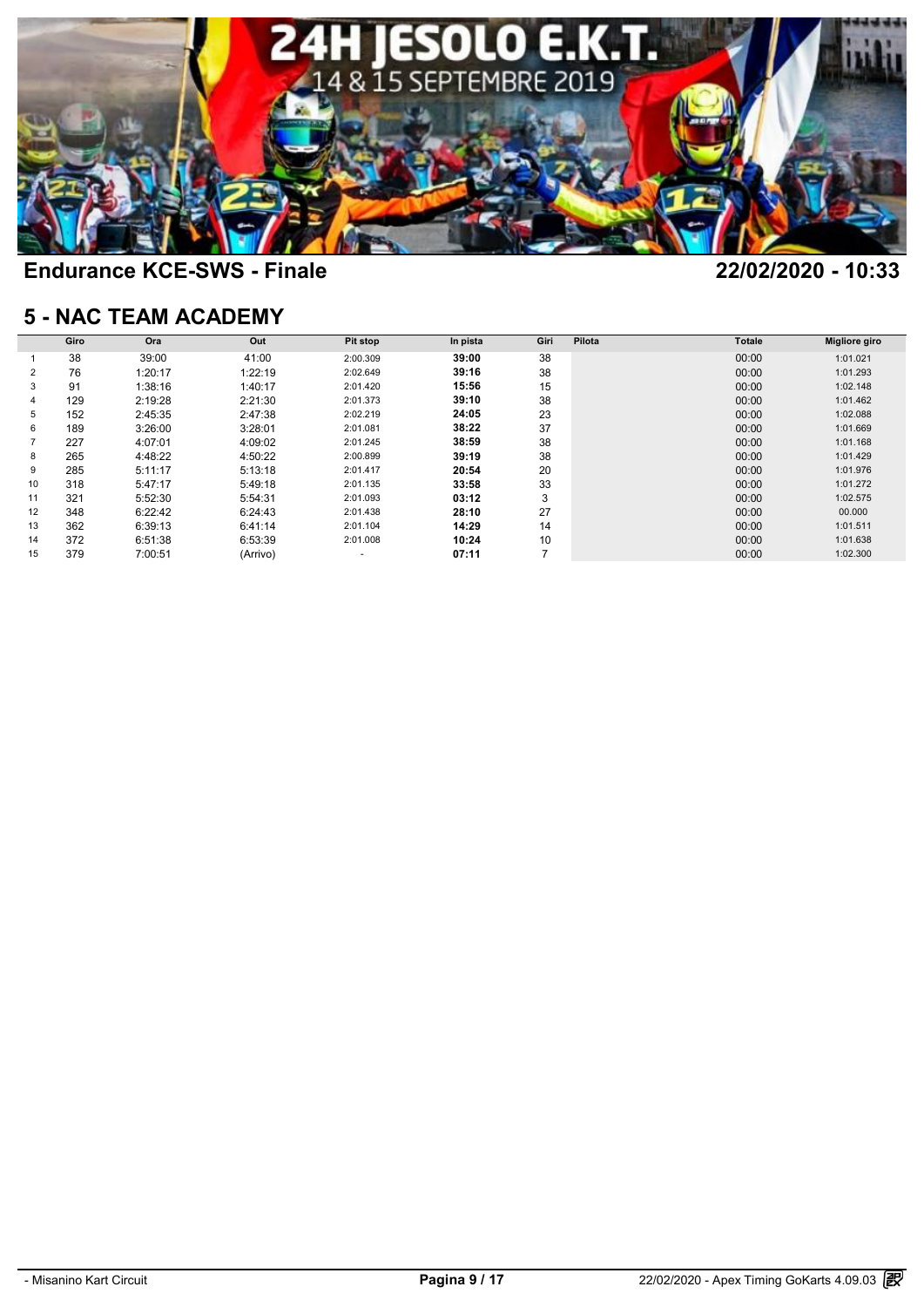

### **19 - DUCK KART TEAM**

| <b>19 - DUCK KART TEAM</b> |      |         |                          |                          |          |      |        |               |                      |  |  |  |  |
|----------------------------|------|---------|--------------------------|--------------------------|----------|------|--------|---------------|----------------------|--|--|--|--|
|                            | Giro | Ora     | Out                      | Pit stop                 | In pista | Giri | Pilota | <b>Totale</b> | <b>Migliore giro</b> |  |  |  |  |
|                            | 37   | 38:21   | 40:21                    | 1:59.928                 | 38:21    | 37   |        | 00:00         | 1:01.107             |  |  |  |  |
| 2                          | 75   | 1:19:59 | 1:22:12                  | 2:12.868                 | 39:37    | 38   |        | 00:00         | 1:01.814             |  |  |  |  |
| 3                          | 113  | 2:01:34 | 2:03:37                  | 2:02.459                 | 39:22    | 38   |        | 00:00         | 1:01.407             |  |  |  |  |
| 4                          | 150  | 2:41:49 | 2:43:50                  | 2:01.294                 | 38:12    | 37   |        | 00:00         | 1:01.403             |  |  |  |  |
| 5                          | 179  | 3:14:17 | 3:16:19                  | 2:02.107                 | 30:26    | 29   |        | 00:00         | 1:02.182             |  |  |  |  |
| 6                          | 191  | 3:28:54 | 3:30:56                  | 2:02.320                 | 12:34    | 12   |        | 00:00         | 1:02.048             |  |  |  |  |
|                            | 227  | 4:08:03 | 4:10:05                  | 2:02.269                 | 37:07    | 36   |        | 00:00         | 1:01.230             |  |  |  |  |
| 8                          | 265  | 4:49:42 | 4:51:44                  | 2:02.058                 | 39:36    | 38   |        | 00:00         | 1:01.846             |  |  |  |  |
| 9                          | 303  | 5:31:12 | 5:33:13                  | 2:01.724                 | 39:27    | 38   |        | 00:00         | 1:01.734             |  |  |  |  |
| 10                         | 343  | 6:20:34 | $\overline{\phantom{a}}$ | $\sim$                   | 47:21    | 40   |        | 00:00         | 00.000               |  |  |  |  |
| 11                         | 343  | 6:20:34 | $\overline{\phantom{a}}$ | $\overline{\phantom{a}}$ | 00:00    | 0    |        | 00:00         |                      |  |  |  |  |
| 12                         | 343  | 6:20:34 |                          | ۰                        | 00:00    | 0    |        | 00:00         |                      |  |  |  |  |
| 13                         | 343  | 6:20:34 | 6:22:47                  | 2:12.832                 | 00:00    | 0    |        | 00:00         |                      |  |  |  |  |
| 14                         | 344  | 6:23:56 | 6:25:57                  | 2:01.269                 | 01:08    |      |        | 00:00         |                      |  |  |  |  |
| 15                         | 378  | 7:00:57 | (Arrivo)                 |                          | 34:59    | 34   |        | 00:00         | 1:01.393             |  |  |  |  |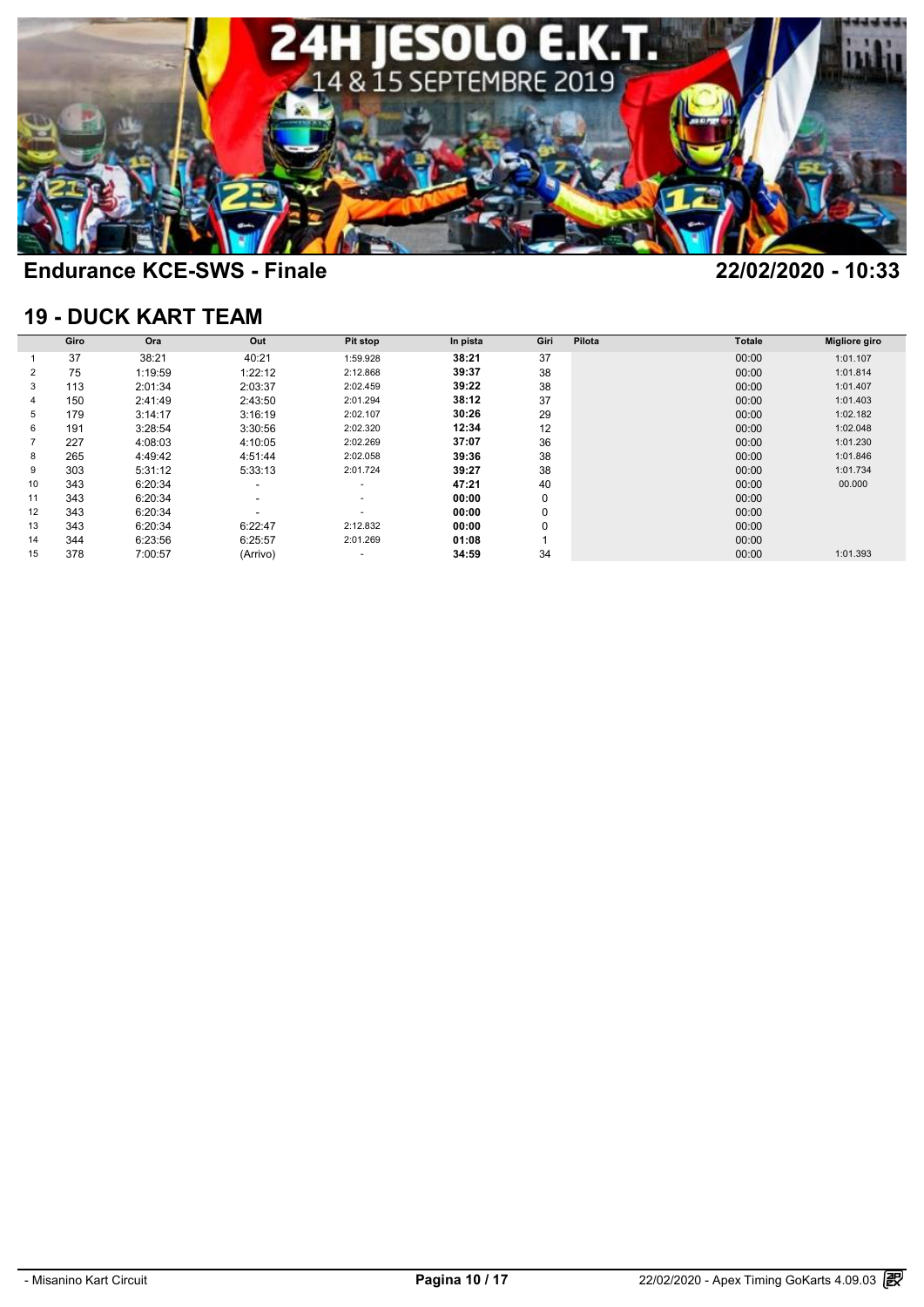

### **10 - J4F - ACADEMY**

| 10 - J4F - ACADEMY |      |         |          |          |          |      |        |               |                      |  |  |  |  |
|--------------------|------|---------|----------|----------|----------|------|--------|---------------|----------------------|--|--|--|--|
|                    | Giro | Ora     | Out      | Pit stop | In pista | Giri | Pilota | <b>Totale</b> | <b>Migliore giro</b> |  |  |  |  |
|                    | 35   | 36:31   | 38:32    | 2:01.407 | 36:31    | 35   |        | 00:00         | 1:01.539             |  |  |  |  |
| $\overline{2}$     | 62   | 1:06:54 | 1:08:56  | 2:01.378 | 28:22    | 27   |        | 00:00         | 1:01.925             |  |  |  |  |
| 3                  | 100  | 1:48:33 | 1:50:34  | 2:01.476 | 39:37    | 38   |        | 00:00         | 1:01.787             |  |  |  |  |
| 4                  | 113  | 2:04:26 | 2:06:28  | 2:01.422 | 13:52    | 13   |        | 00:00         | 1:02.696             |  |  |  |  |
| 5                  | 151  | 2:45:33 | 2:47:35  | 2:01.338 | 39:05    | 38   |        | 00:00         | 1:01.187             |  |  |  |  |
| 6                  | 188  | 3:26:13 | 3:28:15  | 2:01.197 | 38:38    | 37   |        | 00:00         | 1:01.966             |  |  |  |  |
|                    | 226  | 4:07:25 | 4:09:27  | 2:01.273 | 39:10    | 38   |        | 00:00         | 1:01.322             |  |  |  |  |
| 8                  | 246  | 4:30:34 | 4:32:36  | 2:01.906 | 21:07    | 20   |        | 00:00         | 1:02.231             |  |  |  |  |
| 9                  | 281  | 5:08:32 | 5:10:33  | 2:01.367 | 35:55    | 35   |        | 00:00         | 1:01.058             |  |  |  |  |
| 10                 | 292  | 5:22:18 | 5:24:19  | 2:01.574 | 11:44    | 11   |        | 00:00         | 1:02.769             |  |  |  |  |
| 11                 | 319  | 5:52:32 | 5:54:34  | 2:01.207 | 28:13    | 27   |        | 00:00         | 1:01.916             |  |  |  |  |
| 12                 | 349  | 6:26:01 | 6:28:03  | 2:01.492 | 31:27    | 30   |        | 00:00         | 00.000               |  |  |  |  |
| 13                 | 359  | 6:38:32 | 6:40:33  | 2:01.512 | 10:29    | 10   |        | 00:00         | 1:01.972             |  |  |  |  |
| 14                 | 366  | 6:47:58 | 6:49:59  | 2:01.450 | 07:24    | 7    |        | 00:00         | 1:02.428             |  |  |  |  |
| 15                 | 376  | 7:00:10 | (Arrivo) | ۰        | 10:10    | 10   |        | 00:00         | 1:01.526             |  |  |  |  |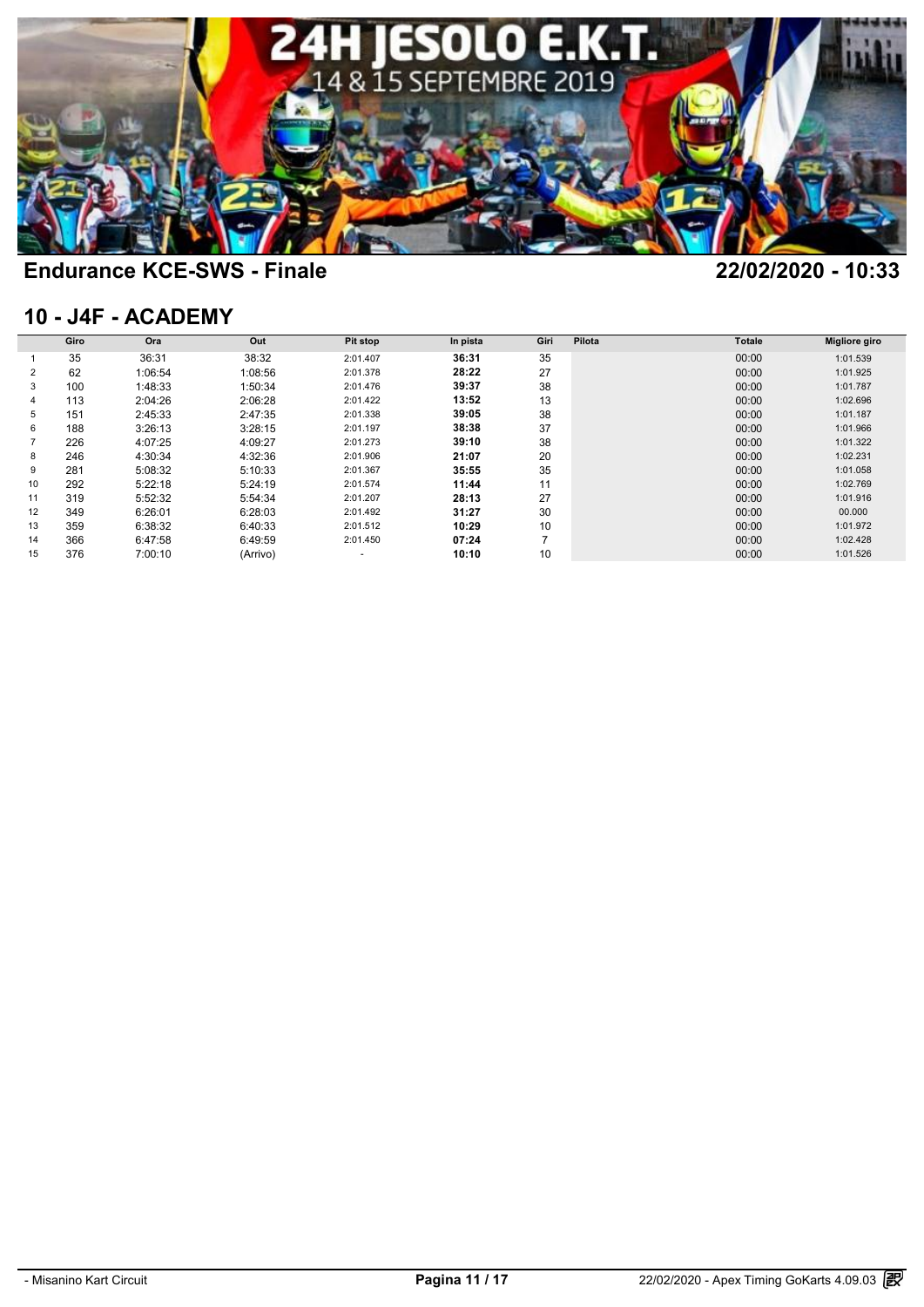

### **16 - TEAM MULLIGAN**

| <b>16 - TEAM MULLIGAN</b> |      |         |          |                 |          |      |        |               |                      |  |  |  |
|---------------------------|------|---------|----------|-----------------|----------|------|--------|---------------|----------------------|--|--|--|
|                           | Giro | Ora     | Out      | <b>Pit stop</b> | In pista | Giri | Pilota | <b>Totale</b> | <b>Migliore giro</b> |  |  |  |
|                           | 34   | 35:28   | 37:31    | 2:03.057        | 35:28    | 34   |        | 00:00         | 1:01.488             |  |  |  |
| 2                         | 65   | 1:10:16 | 1:12:18  | 2:01.456        | 32:45    | 31   |        | 00:00         | 1:02.530             |  |  |  |
| 3                         | 100  | 1:48:49 | 1:50:51  | 2:01.391        | 36:31    | 35   |        | 00:00         | 1:01.767             |  |  |  |
| 4                         | 130  | 2:22:16 | 2:24:19  | 2:02.607        | 31:25    | 30   |        | 00:00         | 1:02.143             |  |  |  |
| 5                         | 158  | 2:53:48 | 2:55:49  | 2:01.100        | 29:29    | 28   |        | 00:00         | 1:02.371             |  |  |  |
| 6                         | 191  | 3:30:06 | 3:32:07  | 2:01.595        | 34:16    | 33   |        | 00:00         | 1:01.764             |  |  |  |
|                           | 219  | 4:01:17 | 4:03:20  | 2:02.278        | 29:09    | 28   |        | 00:00         | 1:01.837             |  |  |  |
| 8                         | 243  | 4:28:29 | 4:30:31  | 2:01.333        | 25:09    | 24   |        | 00:00         | 1:02.126             |  |  |  |
| 9                         | 267  | 4:55:27 | 4:57:29  | 2:02.185        | 24:56    | 24   |        | 00:00         | 1:01.553             |  |  |  |
| 10                        | 286  | 5:17:23 | 5:19:25  | 2:01.947        | 19:53    | 19   |        | 00:00         | 1:02.244             |  |  |  |
| 11                        | 306  | 5:40:18 | 5:42:19  | 2:00.885        | 20:52    | 20   |        | 00:00         | 1:01.887             |  |  |  |
| 12                        | 324  | 6:00:59 | 6:03:01  | 2:02.078        | 18:40    | 18   |        | 00:00         | 1:01.552             |  |  |  |
| 13                        | 343  | 6:22:55 | 6:24:56  | 2:01.298        | 19:54    | 19   |        | 00:00         | 00.000               |  |  |  |
| 14                        | 356  | 6:38:35 | 6:40:37  | 2:02.113        | 13:38    | 13   |        | 00:00         | 1:02.212             |  |  |  |
| 15                        | 375  | 7:00:10 | (Arrivo) |                 | 19:32    | 19   |        | 00:00         | 1:01.528             |  |  |  |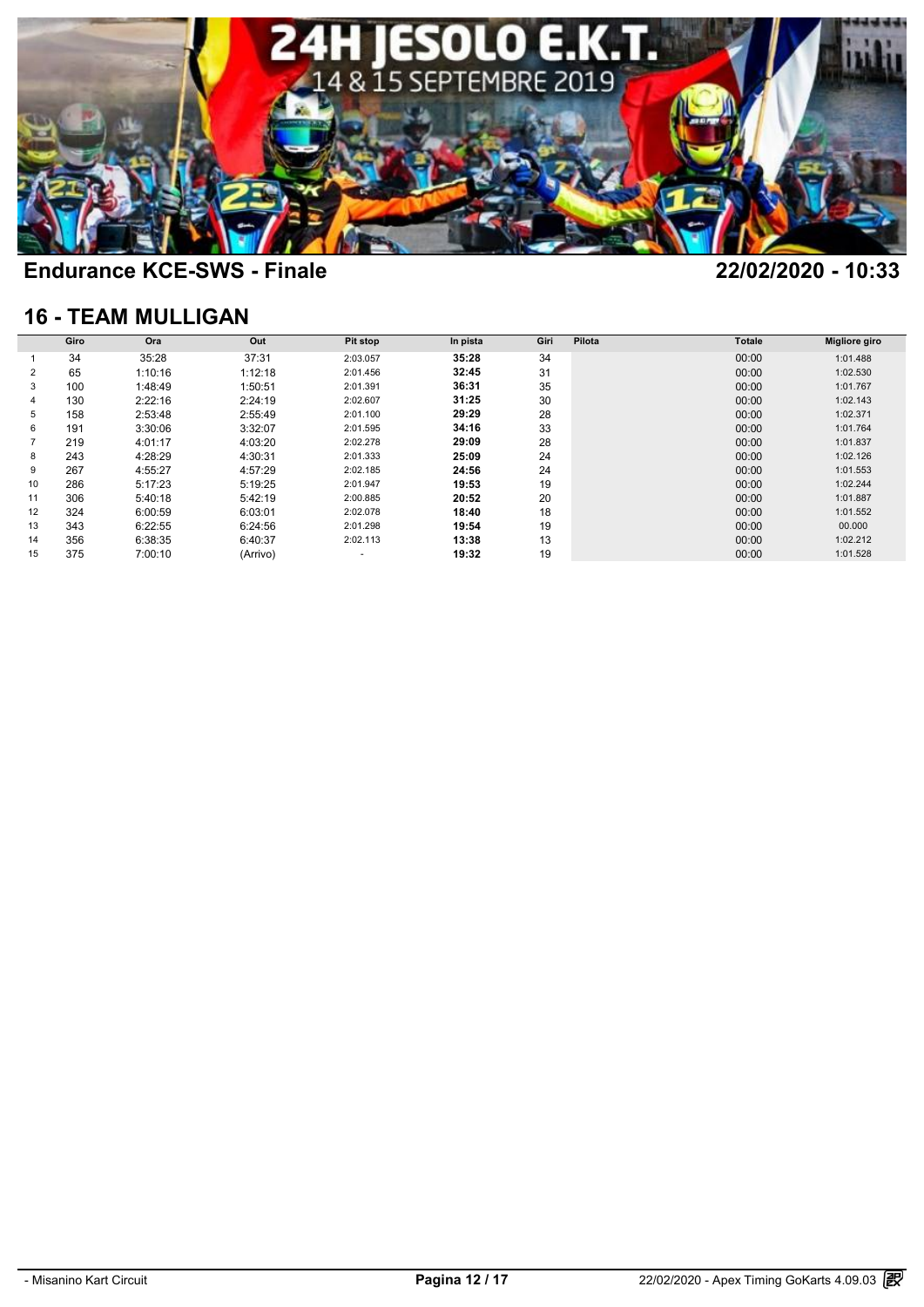

### **2 - DCN KART TOP TEAM**

|    | Giro | Ora     | Out      | Pit stop                 | In pista | Giri           | Pilota | Totale | <b>Migliore giro</b> |
|----|------|---------|----------|--------------------------|----------|----------------|--------|--------|----------------------|
|    | 33   | 34:32   | 36:33    | 2:01.365                 | 34:32    | 33             |        | 00:00  | 1:01.482             |
| 2  | 46   | 50:28   | 52:29    | 2:01.292                 | 13:54    | 13             |        | 00:00  | 1:02.723             |
| 3  | 76   | 1:23:55 | 1:25:57  | 2:01.555                 | 31:26    | 30             |        | 00:00  | 1:01.860             |
| 4  | 114  | 2:05:19 | 2:07:20  | 2:01.767                 | 39:21    | 38             |        | 00:00  | 1:01.650             |
| 5  | 149  | 2:43:57 | 2:46:02  | 2:04.839                 | 36:36    | 35             |        | 00:00  | 1:01.952             |
| 6  | 187  | 3:25:38 | 3:27:39  | 2:00.782                 | 39:36    | 38             |        | 00:00  | 1:01.880             |
|    | 223  | 4:04:56 | 4:06:58  | 2:01.915                 | 37:17    | 36             |        | 00:00  | 1:01.617             |
| 8  | 257  | 4:42:29 | 4:44:30  | 2:00.956                 | 35:30    | 34             |        | 00:00  | 1:02.006             |
| 9  | 264  | 4:51:54 | 4:54:00  | 2:06.388                 | 07:24    | $\overline{ }$ |        | 00:00  | 1:02.175             |
| 10 | 289  | 5:20:02 | 5:22:05  | 2:02.403                 | 26:01    | 25             |        | 00:00  | 1:01.799             |
| 11 | 299  | 5:32:48 | 5:34:49  | 2:01.243                 | 10:43    | 10             |        | 00:00  | 1:03.130             |
| 12 | 326  | 6:02:50 |          | $\overline{\phantom{a}}$ | 28:00    | 27             |        | 00:00  | 1:01.700             |
| 13 | 345  | 6:24:55 | 6:27:01  | 2:05.692                 | 22:04    | 19             |        | 00:00  | 1:02.270             |
| 14 | 359  | 6:41:38 | 6:43:39  | 2:00.803                 | 14:37    | 14             |        | 00:00  | 1:01.844             |
| 15 | 375  | 7:00:10 | (Arrivo) |                          | 16:31    | 16             |        | 00:00  | 1:01.719             |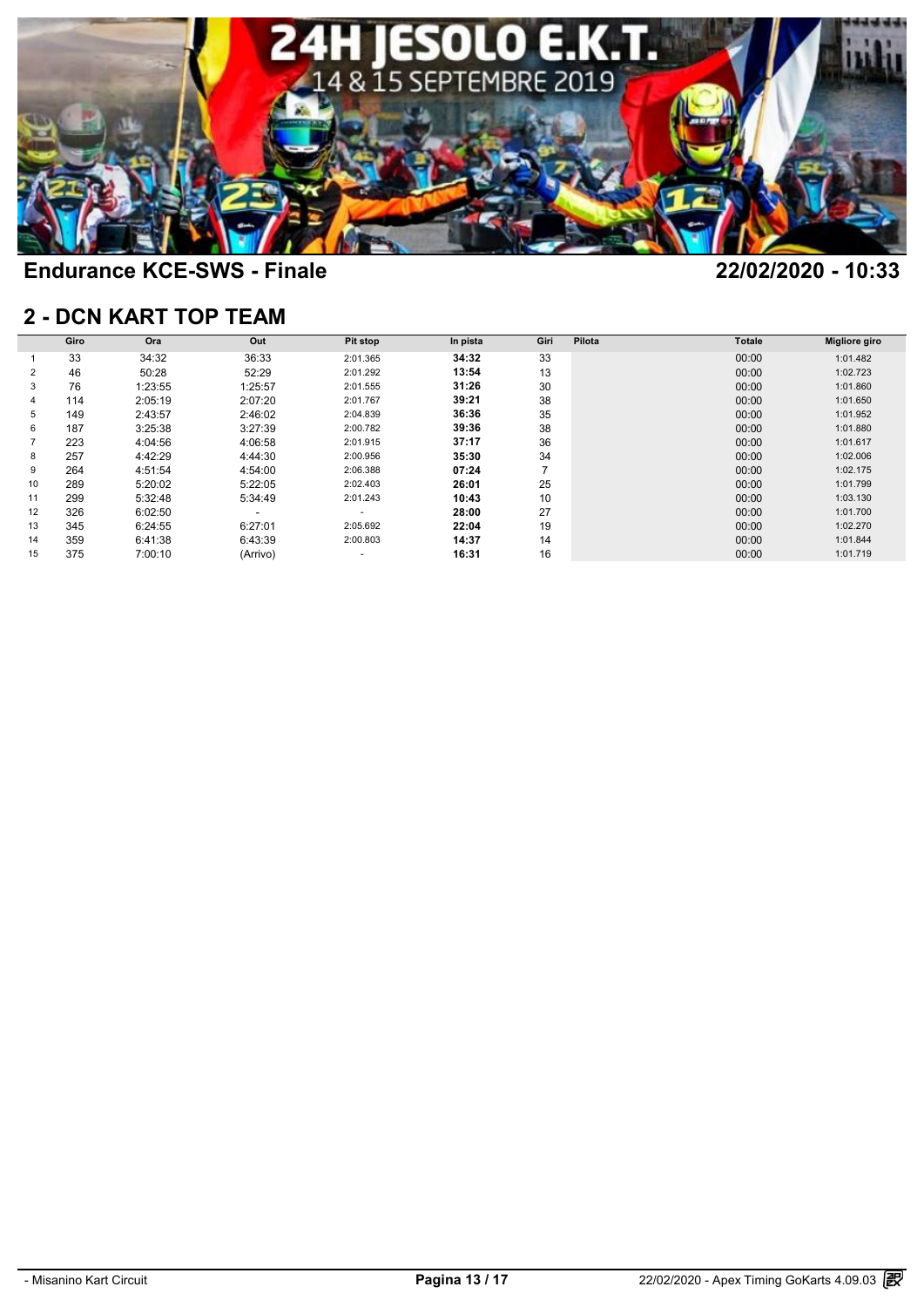

### **34 - TEAM RCK ACADEMY**

| <b>34 - TEAM RCK ACADEMY</b> |      |         |          |                 |          |      |        |               |                      |  |
|------------------------------|------|---------|----------|-----------------|----------|------|--------|---------------|----------------------|--|
|                              | Giro | Ora     | Out      | <b>Pit stop</b> | In pista | Giri | Pilota | <b>Totale</b> | <b>Migliore giro</b> |  |
|                              | 35   | 36:18   | 38:21    | 2:03.401        | 36:18    | 35   |        | 00:00         | 1:01.216             |  |
| 2                            | 68   | 1:13:13 | 1:15:15  | 2:01.998        | 34:51    | 33   |        | 00:00         | 1:02.256             |  |
| 3                            | 104  | 1:52:38 | 1:54:40  | 2:02.742        | 37:22    | 36   |        | 00:00         | 1:01.536             |  |
| 4                            | 126  | 2:18:29 | 2:20:32  | 2:02.941        | 23:48    | 22   |        | 00:00         | 1:03.830             |  |
| 5                            | 163  | 2:59:05 | 3:01:06  | 2:01.714        | 38:32    | 37   |        | 00:00         | 1:01.666             |  |
| 6                            | 200  | 3:39:18 | 3:41:21  | 2:02.954        | 38:12    | 37   |        | 00:00         | 1:01.375             |  |
|                              | 201  | 3:42:33 | 3:44:35  | 2:01.434        | 01:11    |      |        | 00:00         |                      |  |
| 8                            | 212  | 3:56:17 | 3:58:20  | 2:02.859        | 11:42    | 11   |        | 00:00         | 1:02.500             |  |
| 9                            | 229  | 4:16:40 | 4:18:41  | 2:01.617        | 18:19    | 17   |        | 00:00         | 1:03.909             |  |
| 10                           | 260  | 4:50:55 | 4:52:56  | 2:01.125        | 32:13    | 31   |        | 00:00         | 1:01.791             |  |
| 11                           | 295  | 5:29:22 | 5:31:24  | 2:01.712        | 36:25    | 35   |        | 00:00         | 1:01.735             |  |
| 12                           | 345  | 6:25:20 | 6:27:22  | 2:01.088        | 53:56    | 50   |        | 00:00         | 00.000               |  |
| 13                           | 346  | 6:28:18 | -        | ٠               | 00:56    |      |        | 00:00         |                      |  |
| 14                           | 360  | 6:42:55 | 6:44:56  | 2:01.780        | 14:36    | 14   |        | 00:00         | 1:01.497             |  |
| 15                           | 375  | 7:00:23 | (Arrivo) |                 | 15:26    | 15   |        | 00:00         | 1:01.648             |  |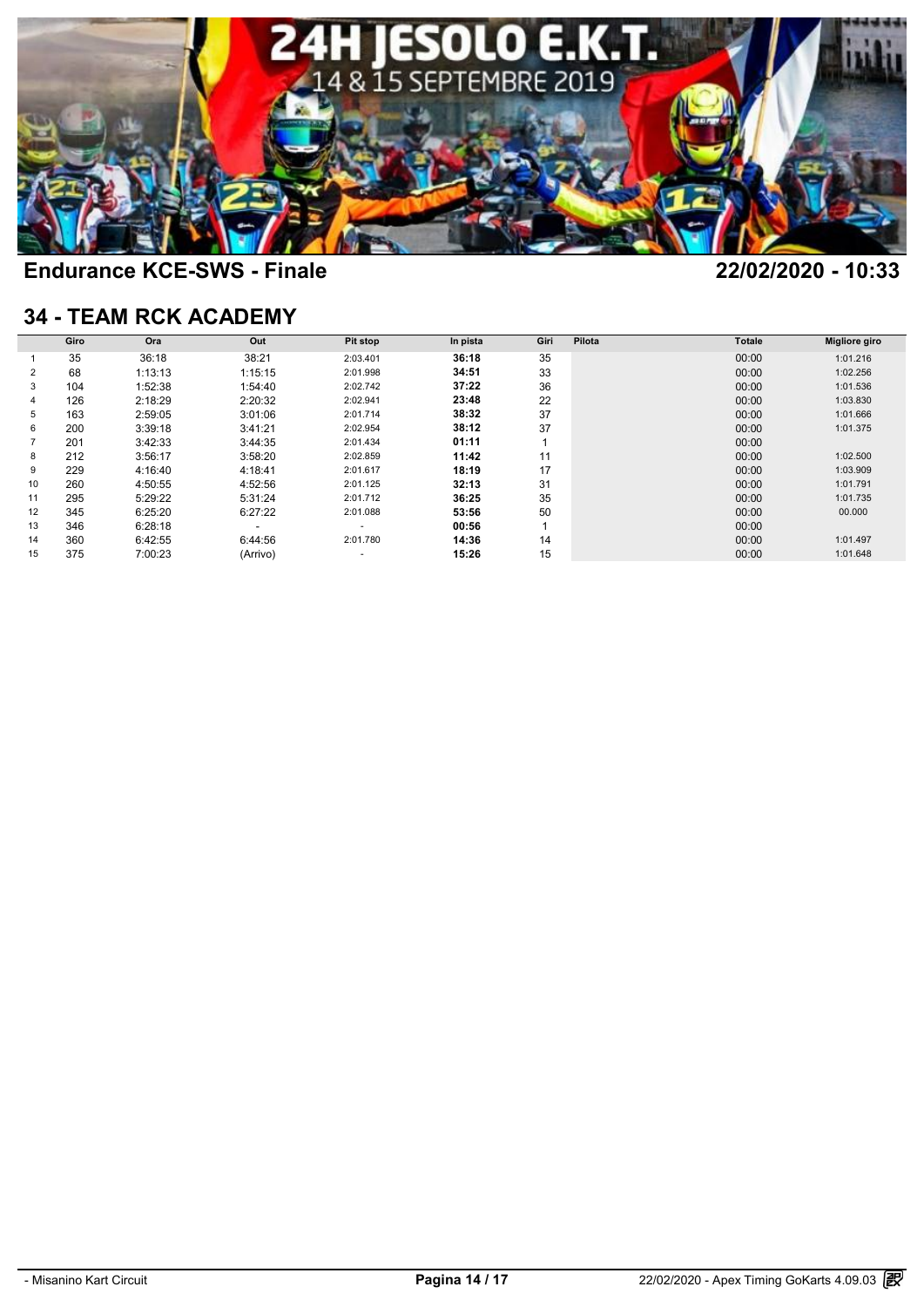

### **31 - JS TEAM**

|    | Giro | Ora     | Out      | Pit stop | In pista | Giri | Pilota | <b>Totale</b> | Migliore giro |
|----|------|---------|----------|----------|----------|------|--------|---------------|---------------|
|    | 22   | 23:42   | 25:44    | 2:02.440 | 23:42    | 22   |        | 00:00         | 1:02.869      |
| 2  | 44   | 49:32   | 51:45    | 2:12.625 | 23:48    | 22   |        | 00:00         | 1:03.001      |
| 3  | 77   | 1:26:50 | 1:28:55  | 2:04.467 | 35:05    | 33   |        | 00:00         | 1:02.537      |
| 4  | 109  | 2:03:19 | 2:05:21  | 2:01.220 | 34:24    | 32   |        | 00:00         | 1:03.267      |
| 5  | 145  | 2:43:56 | 2:46:01  | 2:05.560 | 38:35    | 36   |        | 00:00         | 1:03.039      |
| 6  | 175  | 3:17:52 | 3:19:54  | 2:02.418 | 31:50    | 30   |        | 00:00         | 1:02.747      |
|    | 209  | 3:55:53 | 3:57:55  | 2:01.495 | 35:59    | 34   |        | 00:00         | 1:02.593      |
| 8  | 239  | 4:29:48 | 4:31:50  | 2:01.503 | 31:53    | 30   |        | 00:00         | 1:02.675      |
| 9  | 262  | 4:56:38 | 4:58:39  | 2:00.649 | 24:48    | 23   |        | 00:00         | 1:03.576      |
| 10 | 283  | 5:21:00 | 5:23:05  | 2:05.144 | 22:20    | 21   |        | 00:00         | 1:02.913      |
| 11 | 299  | 5:40:38 | 5:42:39  | 2:01.614 | 17:32    | 16   |        | 00:00         | 1:03.428      |
| 12 | 318  | 6:02:47 |          | $\sim$   | 20:08    | 19   |        | 00:00         | 1:02.657      |
| 13 | 334  | 6:20:46 | 6:23:23  | 2:37.229 | 17:58    | 16   |        | 00:00         | 00.000        |
| 14 | 349  | 6:39:18 | 6:41:19  | 2:01.029 | 15:54    | 15   |        | 00:00         | 1:02.714      |
| 15 | 367  | 7:00:14 | (Arrivo) |          | 18:55    | 18   |        | 00:00         | 1:02.291      |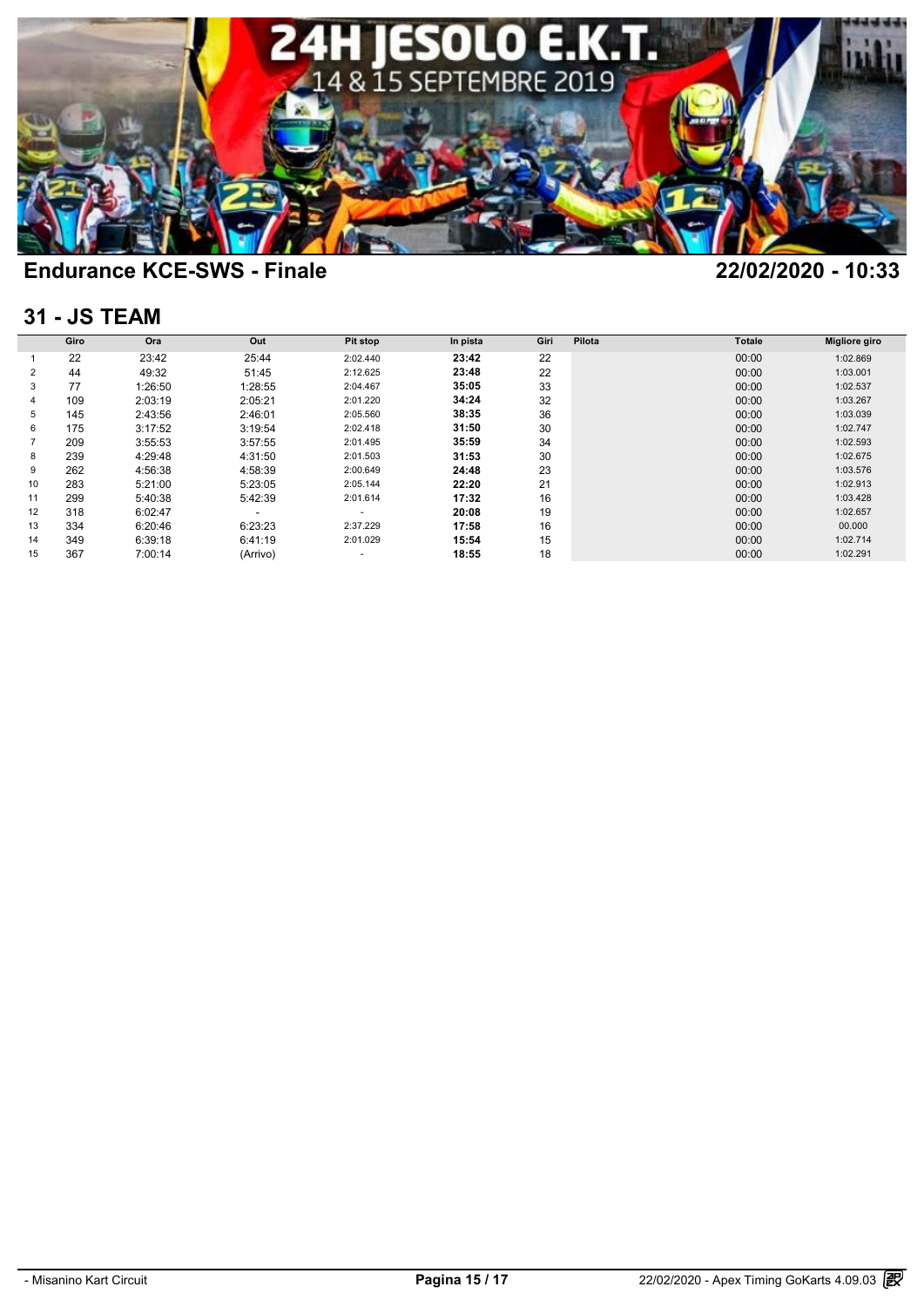

### **30 - 2SLOW2DRUNK**

| 30 - 2SLOW2DRUNK |      |         |          |                 |          |      |        |               |                      |  |
|------------------|------|---------|----------|-----------------|----------|------|--------|---------------|----------------------|--|
|                  | Giro | Ora     | Out      | <b>Pit stop</b> | In pista | Giri | Pilota | <b>Totale</b> | <b>Migliore giro</b> |  |
|                  | 26   | 28:14   | 30:16    | 2:01.768        | 28:14    | 26   |        | 00:00         | 1:03.202             |  |
| 2                | 48   | 53:21   | 54:46    | 1:24.273        | 23:05    | 22   |        | 00:00         | 1:01.658             |  |
| 3                | 71   | 1:19:25 | 1:22:18  | 2:53.590        | 24:38    | 23   |        | 00:00         | 1:02.931             |  |
| 4                | 102  | 1:55:23 | 1:57:24  | 2:01.533        | 33:04    | 31   |        | 00:00         | 1:02.441             |  |
| 5                | 123  | 2:20:24 | 2:22:25  | 2:01.551        | 22:59    | 21   |        | 00:00         | 1:03.431             |  |
| 6                | 147  | 2:47:35 | 2:49:39  | 2:03.908        | 25:09    | 24   |        | 00:00         | 1:02.072             |  |
|                  | 170  | 3:14:13 | 3:16:15  | 2:02.154        | 24:34    | 23   |        | 00:00         | 1:02.937             |  |
| 8                | 202  | 3:50:23 | 3:52:26  | 2:02.340        | 34:07    | 32   |        | 00:00         | 1:02.690             |  |
| 9                | 226  | 4:18:20 | 4:20:22  | 2:01.685        | 25:54    | 24   |        | 00:00         | 1:03.521             |  |
| 10               | 249  | 4:44:46 | 4:46:49  | 2:02.699        | 24:24    | 23   |        | 00:00         | 1:03.044             |  |
| 11               | 271  | 5:10:21 | 5:12:22  | 2:01.747        | 23:31    | 22   |        | 00:00         | 1:02.787             |  |
| 12               | 303  | 5:46:54 | 5:48:57  | 2:02.950        | 34:31    | 32   |        | 00:00         | 1:03.291             |  |
| 13               | 323  | 6:14:51 | -        | ٠               | 25:53    | 20   |        | 00:00         | 1:03.667             |  |
| 14               | 347  | 6:38:04 | 6:40:06  | 2:01.409        | 23:13    | 24   |        | 00:00         | 1:02.399             |  |
| 15               | 366  | 7:00:11 | (Arrivo) |                 | 20:05    | 19   |        | 00:00         | 1:02.887             |  |